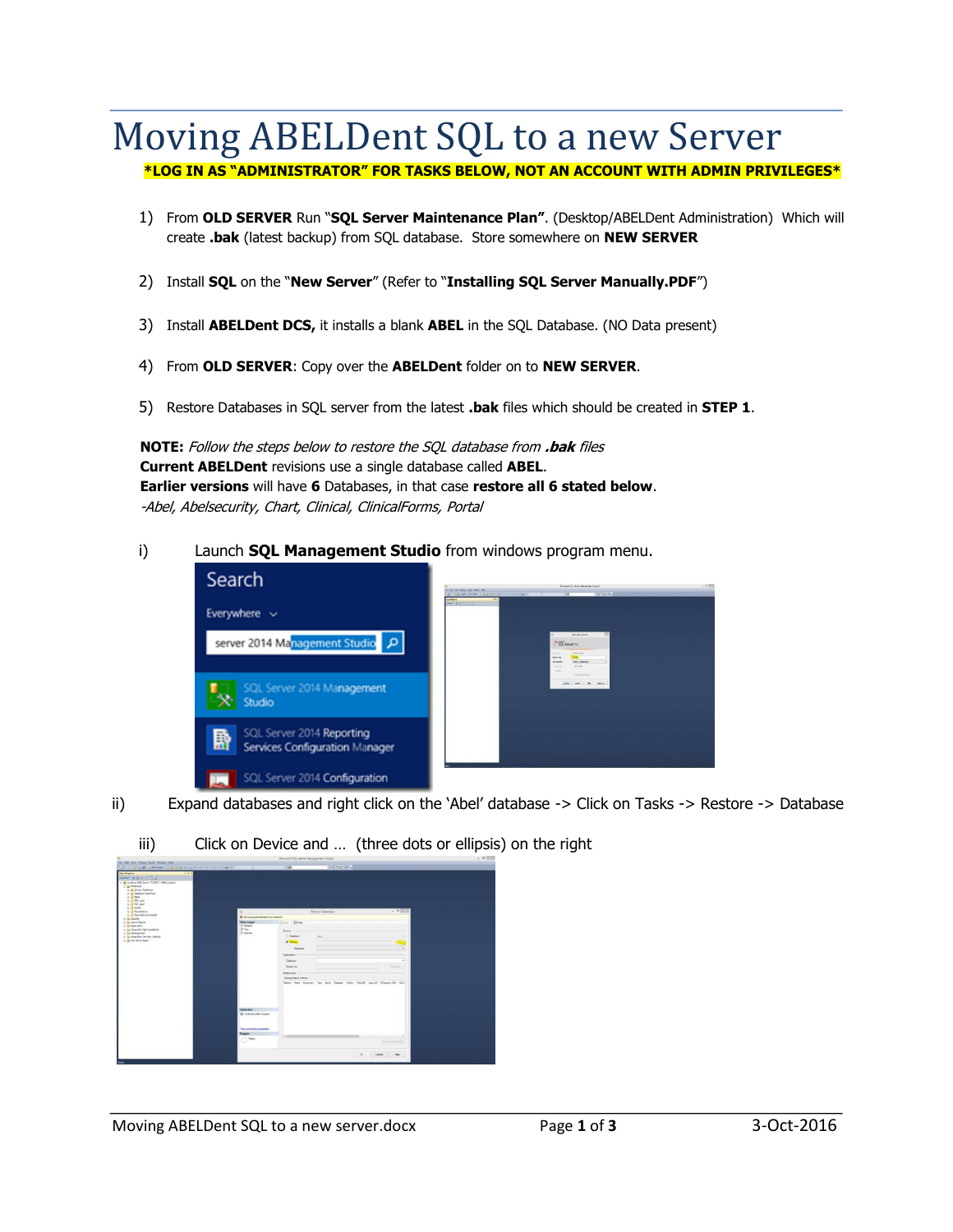# Moving ABELDent SQL to a new Server

iv) Click on Add and navigate to your recent database backup in Abeldent\Data\Backup\Abel

|                    | ×                                                                     | Restore Data  |              |                         |      |                                           | Locate Backup File - HARRYS                          |                                         | $\begin{array}{c c c c c c} \hline \dots & \Box & \Box & X \end{array}$ |  |
|--------------------|-----------------------------------------------------------------------|---------------|--------------|-------------------------|------|-------------------------------------------|------------------------------------------------------|-----------------------------------------|-------------------------------------------------------------------------|--|
|                    | A No backupset selected to be restored.                               |               |              |                         |      | Backup Rie location:                      | C.\ABELDent\DATA\Backup\Abel                         | $\vert$ $\vert$                         | $\alpha$                                                                |  |
|                    | Select a page<br><sup>C</sup> General                                 |               |              | Script - Help           |      | 日信心<br>B-C SRecycle Bin                   |                                                      | A 264 hadro 2015 05:02 03354 3556743576 |                                                                         |  |
|                    | Select backup devices                                                 |               | $= 0.000000$ |                         |      | <b>D-Call ABELDent</b><br><b>B-Ca</b> bin |                                                      |                                         |                                                                         |  |
|                    | Specify the backup media and its location for your restore operation. |               |              | abaser<br>ice:          | Abel | <b>G-Ca DATA</b><br><b>SHELL</b> Backup   |                                                      |                                         |                                                                         |  |
| Backup media type: | <b>He</b><br>$\check{\phantom{a}}$                                    |               |              |                         |      | $-$ Abel<br><b>B</b> C DOCUMENTS          |                                                      |                                         |                                                                         |  |
| Backup media       |                                                                       |               |              | Database:               |      | <b>E-Ca</b> Forms                         |                                                      |                                         |                                                                         |  |
|                    |                                                                       | Add           |              | in                      |      | <b>B-Ca letters</b><br>W-Elle loge        |                                                      |                                         |                                                                         |  |
|                    |                                                                       | <b>Bamove</b> |              | ise:                    |      | B-Cal masks<br>E-Canotes                  |                                                      |                                         |                                                                         |  |
|                    |                                                                       | Contertial    |              | e to:                   |      | 田田2                                       |                                                      |                                         |                                                                         |  |
|                    |                                                                       |               |              | lan                     |      | <b>BO EW</b><br><b>Girl Fdate</b>         |                                                      |                                         |                                                                         |  |
|                    |                                                                       |               |              | rets to restore:        |      | FeeUpdate<br>in Ca Fiction                |                                                      |                                         |                                                                         |  |
|                    |                                                                       |               |              | Name Component Type See |      | @ Ca frCA                                 |                                                      |                                         |                                                                         |  |
|                    |                                                                       |               |              |                         |      | $\epsilon$                                |                                                      | Backup Ries ("bak." tm)                 |                                                                         |  |
|                    | OK.<br>Cancel                                                         |               | Help         |                         |      |                                           | File name: Roel_beckup_2015_09_02_093954_3356743.bak |                                         | $\mathbf{v}$                                                            |  |
|                    |                                                                       |               |              |                         |      |                                           |                                                      | OK                                      | Cancel                                                                  |  |
|                    |                                                                       |               |              |                         |      |                                           |                                                      |                                         |                                                                         |  |
|                    | Connection                                                            |               |              |                         |      |                                           |                                                      |                                         |                                                                         |  |
|                    | <b>B</b> <sup>2</sup> localhost [ABEL\hanjots]                        |               |              |                         |      |                                           |                                                      |                                         |                                                                         |  |
|                    |                                                                       |               |              |                         |      |                                           |                                                      |                                         |                                                                         |  |
|                    |                                                                       |               |              |                         |      |                                           |                                                      |                                         |                                                                         |  |
|                    | View connection properties                                            |               |              |                         |      |                                           |                                                      |                                         |                                                                         |  |
|                    | <b>Progress</b>                                                       |               | $\langle$    |                         |      |                                           |                                                      | $\,$                                    |                                                                         |  |
|                    | Ready<br>w                                                            |               |              |                         |      |                                           | Verify Backup Media                                  |                                         |                                                                         |  |
|                    |                                                                       |               |              |                         |      |                                           |                                                      |                                         |                                                                         |  |
|                    |                                                                       |               |              |                         |      |                                           | OK:<br>Help<br>Cancel                                |                                         |                                                                         |  |

v) Click on Options and Check the box for '**Overwrite the Existing Database**' and uncheck the '**Take tail-log backup before restore**'. Click on ok

| Цp                                                    |                                                                                                                                                                                                     | Ξ<br>Restore Database - Abel                                                                                    | $\times$ |  |  |  |  |  |
|-------------------------------------------------------|-----------------------------------------------------------------------------------------------------------------------------------------------------------------------------------------------------|-----------------------------------------------------------------------------------------------------------------|----------|--|--|--|--|--|
| Ready                                                 |                                                                                                                                                                                                     |                                                                                                                 |          |  |  |  |  |  |
| Select a page                                         | Script - Help                                                                                                                                                                                       |                                                                                                                 |          |  |  |  |  |  |
| <sup>4</sup> General<br><sup>M</sup> Files<br>Options | Restore options<br>✔ Overwrite the existing database (WITH REPLACE)<br>Preserve the replication settings (WITH KEEP_REPLICATION)<br>Restrict access to the restored database (WITH RESTRICTED_USER) |                                                                                                                 |          |  |  |  |  |  |
|                                                       | Recovery state:                                                                                                                                                                                     | <b>RESTORE WITH RECOVERY</b>                                                                                    |          |  |  |  |  |  |
|                                                       | Standby file:                                                                                                                                                                                       | C:\Program Files\Microsoft SQL Server\MSSQL11.MSSQLSER\                                                         |          |  |  |  |  |  |
|                                                       | restored.                                                                                                                                                                                           | Leave the database ready to use by rolling back uncommitted transactions. Additional transaction logs cannot be |          |  |  |  |  |  |
|                                                       | Tail-Log backup                                                                                                                                                                                     |                                                                                                                 |          |  |  |  |  |  |
|                                                       | Take tail-log backup before restore                                                                                                                                                                 |                                                                                                                 |          |  |  |  |  |  |
|                                                       |                                                                                                                                                                                                     | Leave source database in the restoring state<br>(WITH NORECOVERY)                                               |          |  |  |  |  |  |
|                                                       | Backup file:                                                                                                                                                                                        | C:\Program Files\Microsoft SQL Server\MSSQL11.MSSQLSER\                                                         |          |  |  |  |  |  |
|                                                       | Server connections                                                                                                                                                                                  |                                                                                                                 |          |  |  |  |  |  |
|                                                       | Close existing connections to destination database                                                                                                                                                  |                                                                                                                 |          |  |  |  |  |  |
| Connection                                            |                                                                                                                                                                                                     |                                                                                                                 |          |  |  |  |  |  |
| localhost [ABEL\harjots]                              | Prompt<br>Prompt before restoring each backup                                                                                                                                                       |                                                                                                                 |          |  |  |  |  |  |
| <b>View connection properties</b>                     | the restored database.                                                                                                                                                                              | The Full-Text Upgrade server property controls whether full-text indexes are imported, rebuilt, or reset for    |          |  |  |  |  |  |
| <b>Progress</b>                                       |                                                                                                                                                                                                     |                                                                                                                 |          |  |  |  |  |  |
| Done                                                  |                                                                                                                                                                                                     |                                                                                                                 |          |  |  |  |  |  |
|                                                       |                                                                                                                                                                                                     | OK<br>Help<br>Cancel                                                                                            |          |  |  |  |  |  |